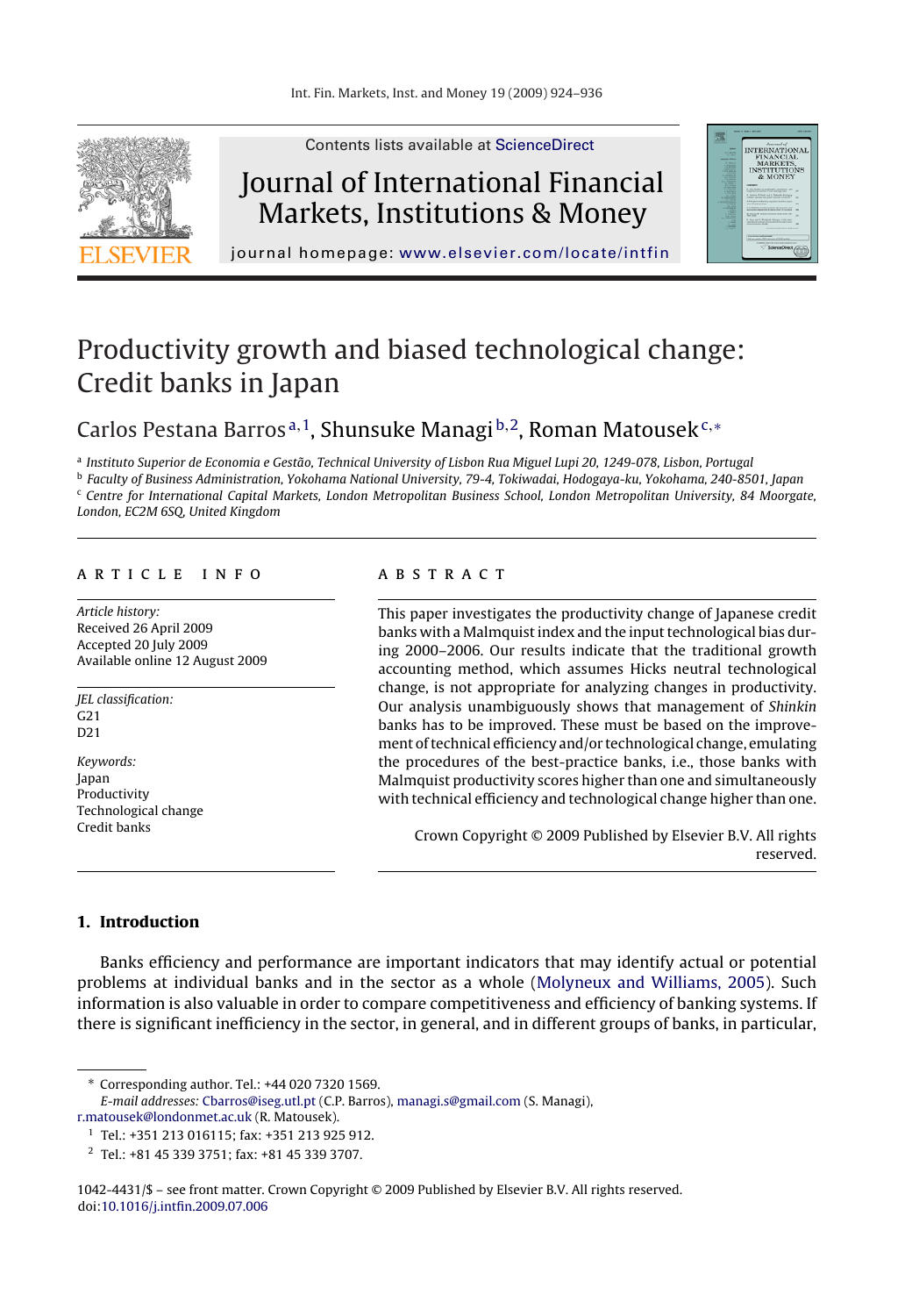there may be room for structural changes, increased competition, mergers and acquisitions ([Berger](#page--1-0) [and Mester, 1997\).](#page--1-0)

The standard models estimate efficiency via parametric techniques and non-parametric methods. In our study, we apply Data Envelopment Analysis (DEA) and the Malmquist productivity index as in [Alam \(2001\). T](#page--1-0)he advantage of using non-parametric frontier techniques is that they impose no  $\alpha$ priori functional form on technology, nor any restrictive assumptions regarding input remuneration. Furthermore, the frontier nature of these techniques allows any productive inefficiency to be captured and offers a "benchmarking" perspective. The DEA method has been widely used to estimate the reciprocal of the [Shephard \(1970\)](#page--1-0) input distance function. The reciprocal of this distance function serves as a measure of [Farrell \(1957\)](#page--1-0) input efficiency and equals the proportional contraction in all inputs that can be feasibly accomplished by given output, if a decision-making unit (DMU) adopts best-practice methods.

The objective of our study is the following. We link input efficiency indexes across time in order to estimate the Malmquist productivity index. This index estimates the change in resource use over time that is attributable to efficiency change and due to technological change. Furthermore, we use the approach of [Färe and Grosskopf \(1996\)](#page--1-0) and decompose technological change into an index of output biased technological change, an index of input biased technological change, and an index of the magnitude of technological change. The introduction of the Malmquist index with biased technological change in banking is a novelty in this context.

Current research studies on productivity change have applied the Malmquist index but without considering biased technology, see, for example, [Guzmán and Reverte \(2008\),](#page--1-0) [Casu et al. \(2004\),](#page--1-0) [Sturm](#page--1-0) [and Williams \(2004\). S](#page--1-0)tudies focusing on savings banks and cooperative banks include, for example, [Grifell-Tatjé and Lovell \(1997\),](#page--1-0) [Carbo et al. \(2002\),](#page--1-0) [Williams \(2001\),](#page--1-0) [Kumbhakar et al. \(2001\). H](#page--1-0)owever, we apply the innovative frontier models on the segment of financial institutions – credit banks (Shinkin banks) in Japan. Our methodological concept contributes to research studies on Shinkin banks presented by [Satake and Tsutsui \(2002\),](#page--1-0) [Hosono et al. \(2006\),](#page--1-0) [Fukuyama and Weber \(2008, 2009\).](#page--1-0) The study has clear implications for the definition of productivity strategies, taking into account the previously managerial practices identified in the study at unit levels.

The remainder of this paper is organised as follows. Section 2 presents the contextual setting of credit banks in Japan. Section [3](#page--1-0) presents the literature survey. Section [4](#page--1-0) presents the data and the detailed methodological concept of our model. Section [5](#page--1-0) discusses the results. Section [6](#page--1-0) concludes.

#### **2. The role and place of credit banks in Japan**

Stock price and land bubbles in the late 1980s and the following stock market crash in the 1990s caused significant disruptions in the Japanese banking sector and the domestic economy. The business activities of financial institutions were brought to an almost complete standstill due to lack of capital caused by extremely large volumes of non-performing loans ([Ohashi and Singh, 2004\).](#page--1-0) The banking crisis catalysed systemic changes within the Japanese banking system. The government launched a blanket guarantee for bank deposits in order to restore the confidence in the system and prevent systemic crisis. The radical consolidation and capitalization of the Japanese financial system took place at the beginning of unprecedented global technological progress, product innovation, integration of financial markets and the expansion of domestic and across border banks activities through mergers and acquisitions. These developments have presumably contributed to improve banks efficiency and performance in the Japanese banking sector [\(Fukuyama, 1996\).](#page--1-0)

The Japanese banking sector is segmented into three levels<sup>3</sup>: (i) city banks and trust banks, (ii) regional banks and second regional banks, (iii) Shinkin banks (credit banks (CBs)) and Shinyo Kumiai (credit cooperatives (CCs)). The first two groups are traditional commercial banks. The third group includes mutual (cooperative) financial institutions.

 $3$  This paper does not consider long-term credit banks because they were generally positioned as half-government and half-private financial institutions.